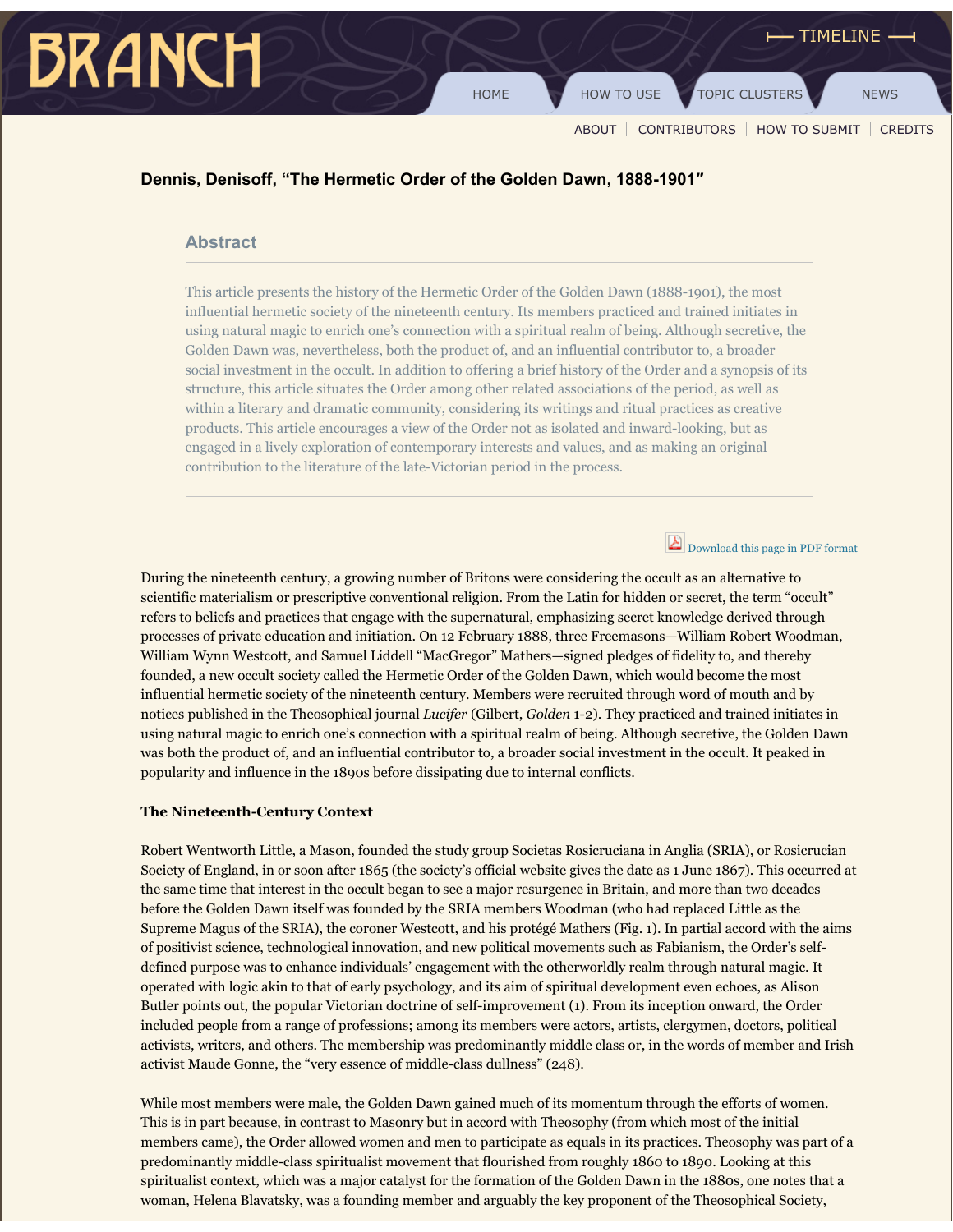which arose in New York in 1875 to become the most popular spiritualist movement of the time. In 1883, Anna Kingsford—the second female physician in British history and an activist for women's and animals' rights—became president of the London Lodge of the Society. In April 1884, she founded the Hermetic Society which—in contrast to Theosophy's focus on eastern spiritualities—addressed European traditions, making it a clear forerunner of the Golden Dawn (Barrett 27). In 1886, Marie Corelli published a hugely successful occult romance involving musical out-of-body experiences, astral travel, and electrical communion. Her first novel, *A Romance of Two Worlds* was so popular that it inadvertently gave rise to its own international cult. The following year, another founding member of the Theosophical Society and a highly respected spiritualist, Emma Hardinge Britten, launched a spiritualist weekly, *The Two Worlds*, whose title echoes that of Corelli's novel. Britten's publication is still active today. The spiritualist movement differed from the occult tradition of the Golden Dawn in its public support of various social causes such as vegetarianism, temperance, and the rights of the working class, as well as in its earnest effort to find scientific proof of the existence of the spiritual realm. These differences are in part ones of degree, with a number of individuals being involved in both spiritualism and the Golden Dawn.



*Figure 1: Samuel Liddell "MacGregor" Mathers*

While members of the Golden Dawn were more secretive than spiritualists, the Order was never utterly mysterious. It turned, for example, to familiar symbolism derived from Jewish, Christian, and pagan mythology. R. A. Gilbert notes that occult scholar Kenneth Mackenzie had even published the society's grades and symbols in his *Royal Masonic Cyclopaedia* in 1877—a decade before the Order had even formed ("Masonic"). Mackenzie himself was something of a public figure—being a friend of Walter Savage Landor and a well-known and respected translator. Meanwhile, just as the Golden Dawn was coming into being and reaching its peak of influence in the 1880s and 1890s, Britain was also experiencing a boom in the publication of specialist journals, articles, pamphlets, and newsletters addressing issues of importance not only to the Golden Dawn but to other occult, pagan, and spiritualist individuals and societies; this development normalized to a degree Victorians' involvement in a range of less conventional spiritualities. Periodicals that contributed to the culture included, to name a few, *The Theosophist* (1879-), *Journal of the Society of Psychical Research* (1884-), *The Two Worlds* (1887-), *Unseen Universe* (1892- 1893), *The Pagan Review* (1892), *Borderland* (1893-1897), *Unknown World* (1894-1895), and *The Occult Review* (1905-1951).[1] Thus, during its 13 years of activity as a single order, the Golden Dawn was not an esoteric curiosity, but an engaged contributor to a vibrant network of discourse communities exchanging and modifying their ideas regarding not only magic and the occult but also science and spiritualism.

#### **The Structure and History of the Golden Dawn**

Golden Dawn members were primarily interested in magical philosophy and traditional ritual practice for the advancement of the individual's spirit. Influences included ancient Egyptian religion, the Kabbalah, Christianity, Freemasonry, paganism, theurgy, alchemy, early-modern grimoires, and Enochian magic, such as that recorded by the early-modern occultist John Dee. Magic, for the Order, was the use of methodological practices to cause changes in consciousness and/or the material world in accord with the universal will (Kraig 9).[2] Ronald Hutton observes that "the object and centre of each operation was now the magician, and its aim was to bring him or her closer to spiritual maturity and potency, by inflaming the imagination, providing access to altered states of consciousness, and strengthening and focusing will-power" (82). For members of the Golden Dawn, the term "will" had a particular meaning; Mary K. Greer describes it as "the consciously focused intention of one's highest, divine, or God-like Self, charged by a desire that was purified of all ego-content and actualized through an imagination that used all the senses but was untainted by material illusion" (57). As Greer suggests, members of the Order were encouraged to engage not in worship but in the scholarly study of symbols and rituals that would help them attain a higher level of spiritual being through natural magic. Although members of the Golden Dawn did invoke otherworldly entities, they did not focus on the worship of or sacrifices to particular divinities. Rather, a person would use such invocations to develop as a fully spiritual being. Similarly, the Order strongly discouraged practices popular among spiritualists, such as mesmerism and hypnotism, where an intermediary was seen to act as a passive medium separating the individual subject from the other-worldly realm (Gilbert, *Golden* 45).

The texts that serve as the foundation of the Golden Dawn's own belief system are know as the Cipher Manuscripts. As A. E. Waite makes apparent in his summary of the documents' history, their origins and authenticity have been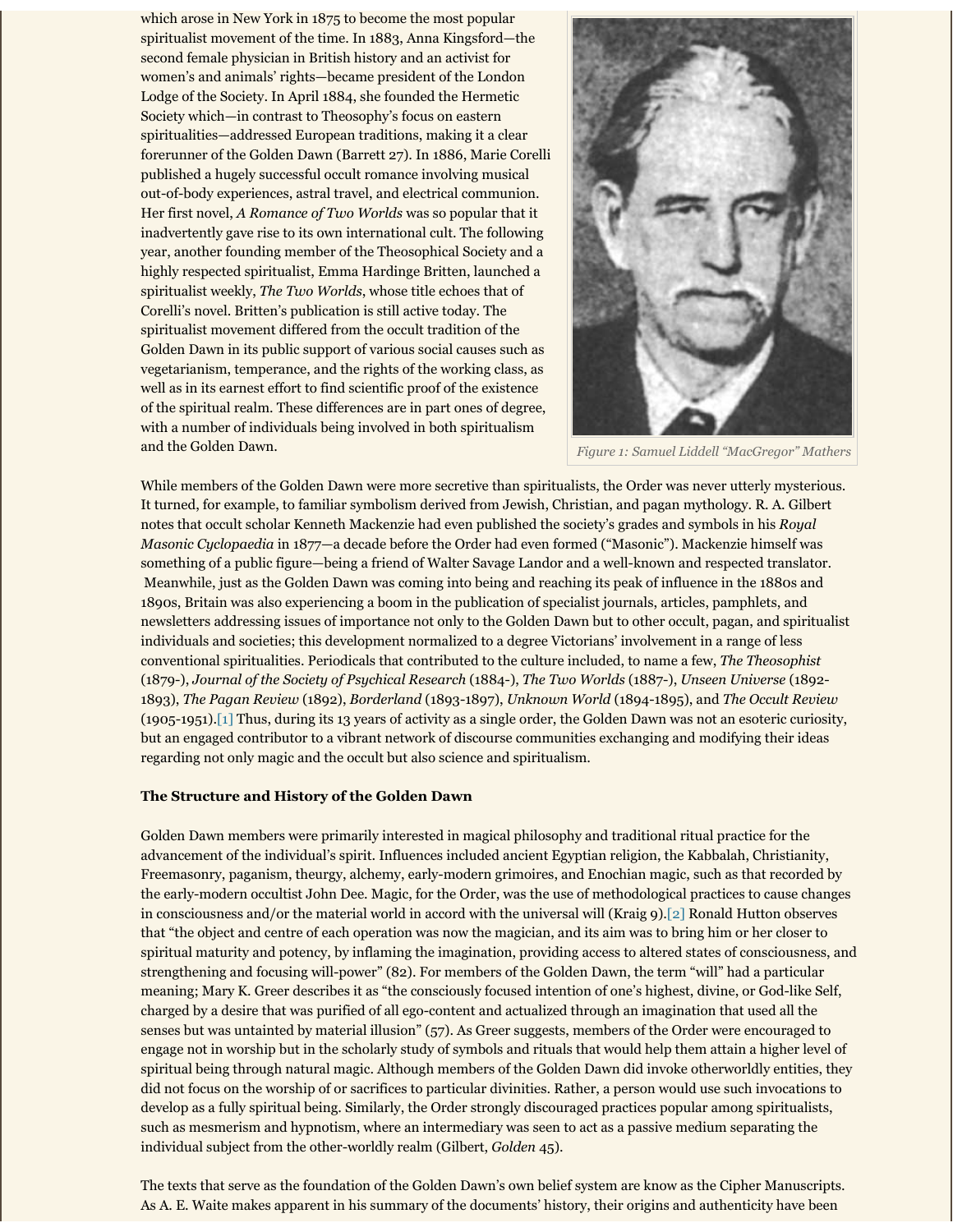questioned almost from the moment of their first mention (218-19). They may have been found among the papers of the nineteenth-century Freemason and occult scholar Frederick Hockley, or discovered in a second-hand bookstall, or passed on to Kenneth Mackenzie by a Hungarian named Count Apponyi, or simply forged by Mackenzie himself. Waite convincingly dates the writings to somewhere between 1870 and 1880 (225), supporting the notion that Mackenzie was the author. Mathers at one point declared that it was Westcott who had forged the manuscripts, and it has also been suggested that Edward Bulwer-Lytton, admired by members of the Order for his occult novel *Zanoni* (1842), was responsible (Cicero 49).

Regardless of their actual origins, the Cipher Manuscripts are the basis of the Golden Dawn's ceremonial and symbolic structure. They are written in English from right to left using a Trithemius cipher (Fig. 2)—a polyalphabetic code first described in the fifteenth century by the German priest Johannes Trithemius.[3] In the mid-nineteenth century, examples of the cipher could be readily accessed at the British Museum (Waite 218), confirming that the manuscripts could easily have been forged in London. Once Westcott decoded the documents in 1887, he, Mathers, and Woodman expanded on them to create a coherent system for ritual initiation and practice. According to Westcott, the manuscripts also conveniently contained the address of a woman in Nuremberg named Anna Sprengel (Waite 219). Westcott claimed to have contacted her and, in her reply, Sprengel chartered the first Golden Dawn temple—the Isis-Urania Temple—for the development of the rituals noted in the Cipher Manuscripts. She also conferred honorary grades of Adeptus Exemptus on Westcott, Mathers, and Woodman and, at the same time, gave Westcott permission to sign the official documents for the charter on her behalf. The Isis-Urania Temple in London was joined that same year by the Osiris temple in Weston-super-Mare and the Horus temple in Bradford. These were followed in 1893 by the Amen-Ra temple in Edinburgh and the Ahathoor temple in Paris, the latter founded by Mathers,

*Figure 2: Folio 2 of the Cipher Manuscripts*

*(used with permission)*

thereby making the Golden Dawn an international association. Chic and Sandra Tabatha Cicero have argued that not only the Cipher Manuscripts but also Sprengel herself is a piece of fiction invented by Westcott and based on Anna Kingsford (50-51), who had died of pneumonia in 1888 at the age of 41. While the Ciceros' claim is speculative, it remains interesting to note that Woodman, Westcott, and Mathers—all members of the exclusively male Freemasons —not only selected a woman as their superior, but also chose to have two goddesses embody the Order's symbolic centre: Isis, the Egyptian goddess of magic and nature, and Urania, the Greek muse of astronomy.

The structure of the Golden Dawn echoed that of the SRIA. The first of the three levels of the Order was called the Outer Order or, like the institution itself, the Golden Dawn, and its educational curriculum of ritual practices was articulated by Westcott and Mathers based on information in the Cipher Manuscripts. Teachings at this level were focused on the individual's self-development through such things as astrology, tarot divination, and geomancy. The first order was divided into four grades categorized by the elements of earth, air, water, and fire. After passing a written examination on the metaphysical character of an element, the aspirant proceeded to the next grade. Having completed all four grades, and upon approval of the adepts within the second level, an aspirant could be initiated as one of them.

Called the Inner Order, the second level had been envisioned not so much as a level within the Golden Dawn than as a separate order entirely. It was designed by Mathers, who was its sole leader and who called it the Rosae Rubeae et Aureae Crucis (the Ruby Rose and Cross of Gold). In addition to governing and guiding the first order, members of the Inner Order would begin learning practical magic such as astral travel, alchemy, and scrying (attaining otherworldly visions with the aid of objects such as crystals and mirrors). With the permission of the chiefs of one's particular Lodge, members of this level could also initiate aspirants to the first level. Upon passing another examination and with the consent of the other adepts, an aspirant would eventually attain the grade of Adeptus Minor.

The third level contained what Mathers called the secret chiefs, of whom the members of the first and second levels knew little. When, in 1891, Woodman died and Sprengel's correspondences with Westcott suddenly ceased, Mathers declared that he himself had recently been contacted by the secret chiefs, who had given him information on rituals for the Golden Dawn's second level and instruction on alchemy and spiritual sexuality for the third level. The general belief was that the secret chiefs were alchemists whose practices were part of an unbroken hermetic tradition going back to ancient Egypt, but there are no available records clarifying whether the secret chiefs were, in fact, simply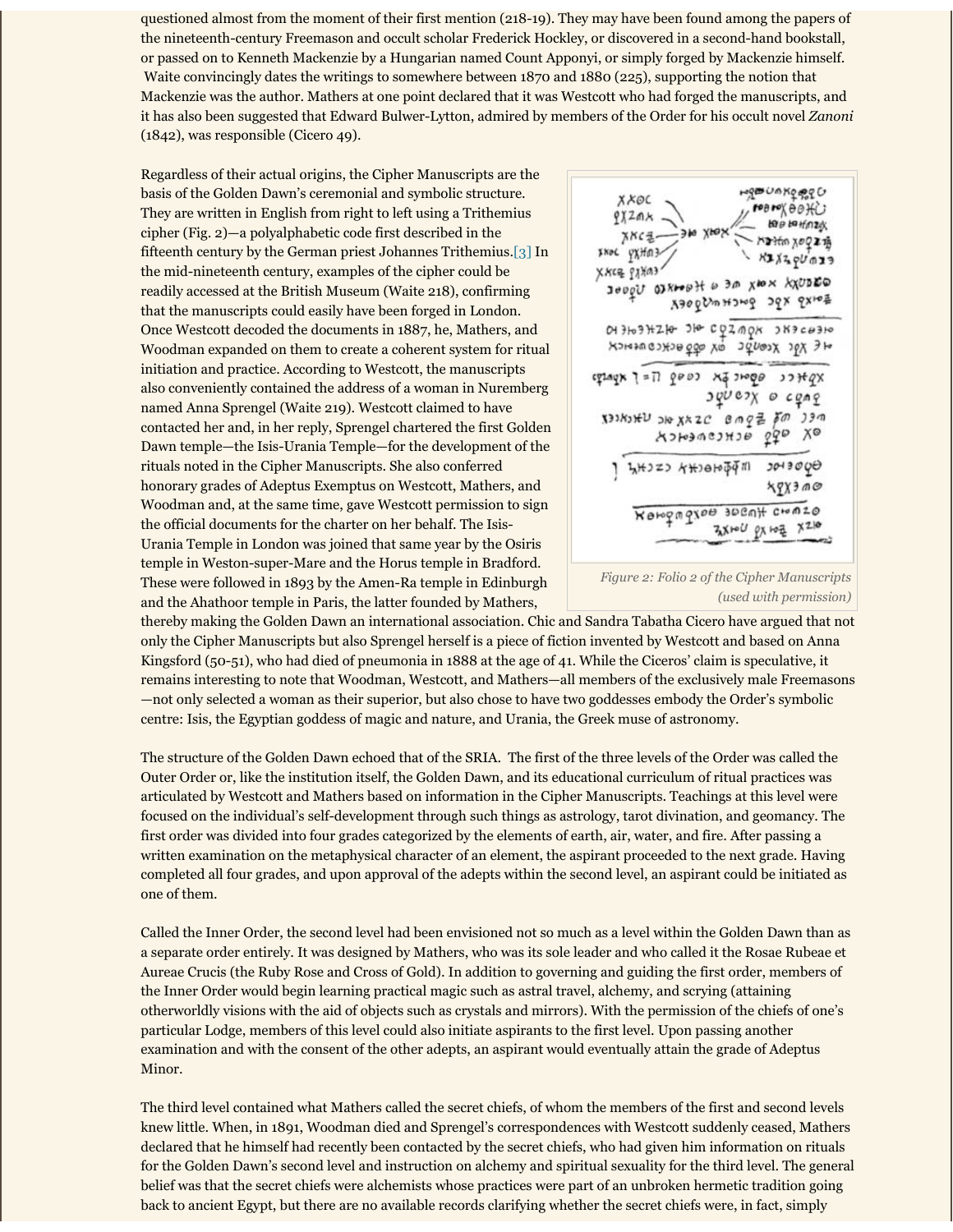other people, or spiritual or symbolic entities.

In 1892, Westcott disassociated himself from the management of the Order, although he remained involved. Mathers was now the only original founding member leading the Golden Dawn. Operating from Paris, he appointed Florence Farr (Fig. 3) as the Chief Adept in Anglia. Farr was a friend of William Morris's daughter May, who had taught her embroidery and with whom she posed for Dante Gabriel Rossetti's painting "The Golden Stairs" (1876-80). Farr was a feminist and respected West End actress, as well as W. B. Yeats's and George Bernard Shaw's lover.

The 1890s marked the peak of the Golden Dawn's popularity. With hundreds of members (Owen 46), the Order had taken in a number of influential people, including Farr, Gonne, and Yeats, as well as the theatre producer Annie Horniman, author Arthur Machen, artist Moina Mathers (wife of MacGregor Mathers and sister of philosopher Henri Bergson), co-founder of the Fabian Society and



*Figure 3: Publicity Photograph of Florence Farr as "Louka" in George Bernard Shaw's \_Arms and the Man\_ (Division of Rare and Manuscript Collections, Carl A. Kroch Library, Cornell University, Ithaca, used with permission)*

children's author Edith Nesbit, painters Henrietta and Henry Paget, and neo-Celtic writer William Sharp (aka Fiona Macleod). During the final decade of the century, Farr and other members of the British Lodges began challenging Mathers's leadership and the fact that he was the sole correspondent with the secret chiefs. Mathers initiated Aleister Crowley into the Outer Order in 1898, but, when he proposed the younger man's initiation as Adeptus Minor, the London officials refused. Mathers overrode their decision and in 1900 initiated Crowley at his Ahathoor temple in France. As a result, Farr resigned from her position as Chief Adept in Anglia and, less than three months after Crowley's initiation, the other London Adepts expelled Mathers from the Order.

Meanwhile, in Paris, the American con artists Mr. and Mrs. Theo Horos (aka Frank and Editha Jackson [Butler 13]) deceived Mathers for some time into believing that Mrs. Horos was Anna Sprengel, before fleeing to Britain with copies of some of the Golden Dawn's secret papers in hand. They set up a fake order in London as a front for criminal activity and, when, in 1901, Mr. Horos was put on trial and found guilty of the statutory rape of sixteen-year old Daisy Adams, their copy of the Order's Neophyte rituals was made public by the courts (Owen 103-04). The negative publicity, combined with the conflicts between Mathers and the British temples as well as schisms among the British members themselves, lead to many members resigning from the order. That same year, the Golden Dawn began splintering into various groups, with A. E. Waite taking charge of the Isis-Urania Temple, which ran until 1914. Some of the early twentieth-century temples would survive at least until the second half of the century, and a number of associations today still claim spiritual or historical lineage from the original order.

#### **The Order as Artwork**

R. A. Gilbert observed in 1986 that scholars had at last begun realizing that members of the Golden Dawn such as Farr were worthy of critical attention "as writers and artists" (*Golden* x). I would suggest that, in fact, the Order *in toto* can effectively be viewed as a collection of creative works shared across aesthetic movements of the time. This perspective enhances our understanding of the Golden Dawn as a key medium for the complex circulation of the occult. Although Richard Marsh's novel *The Beetle* (1897) depicts the occult negatively, it nevertheless proves a useful entry point for this approach. Late in the work, one of the heroes finally realizes he cannot erase his personal experience of an ancient Egyptian cult of Isis that practiced the sacrifice of young women. But in trying to make sense of this part of his past, he finds the coherence of his story relies on the narratives of others:

presently, tales began to be whispered, about some idolatrous sect, which was stated to have its headquarters somewhere in the interior of the country—some located it in this neighbourhood, and some in that—which was stated to still practise, and to always have practised, in unbroken historical continuity, the debased, unclean, mystic, and bloody rites, of a form of idolatry which had had its birth in a period of the world's story which was so remote, that to all intents and purposes it might be described as prehistoric. (297)

Marsh's description of the "world's story" as arising from a polyphony of prehistoric, or trans-historic, tales speaks to the nineteenth-century interest in archeology, as well as ancient, classical, and folk customs and beliefs. More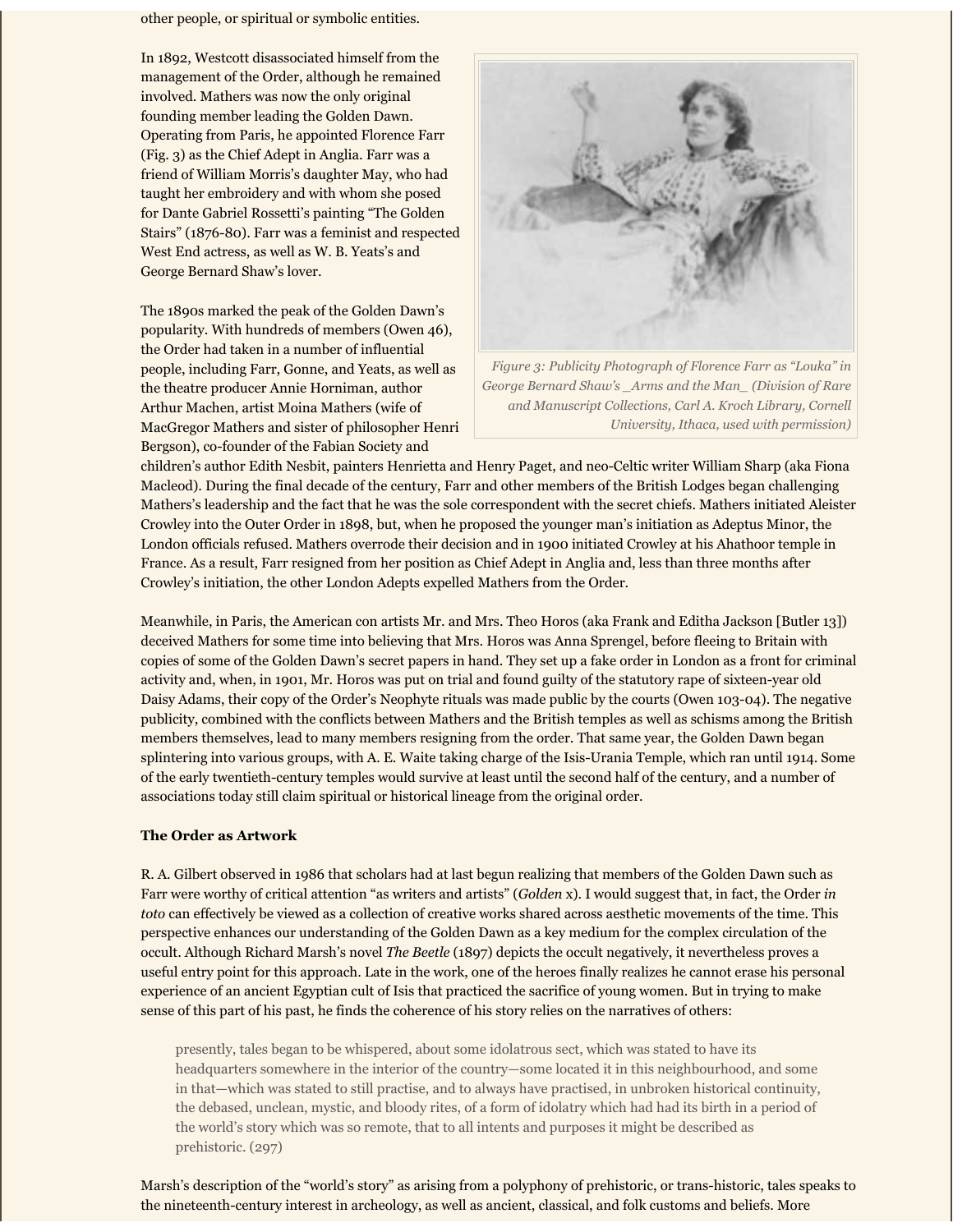importantly, perhaps, for a historical entry such as the one I offer here, it also represents a growing skepticism among Britons regarding the act of writing history itself.[4]

One of the most popular British novels of the fin de siècle, *The Beetle* is characterized by a wrinkled timeline, multiple narrators unable to get to the point, and a climactic breathless rush by a group of disagreeable heroes who, rather than saving the day, repeatedly arrive in time only to get information on where they should rush off to next. In the end, they fail to capture the supernatural monstrosity operating outside the social, legal, and physical laws of modern London society. In this sense, the battle of *The Beetle* can be read as being between those who support nonnormative conceptions of history and reality and those who portray such views as immoral, degenerate attacks on an ordered ideal of modern civilization. As its popularity makes apparent, *The Beetle* voiced an opinion that struck a chord with many turn-of-the-century readers who felt imperialism, scientific materialism, and other institutions of control and containment were failing to fulfill their mandate.

In his novel, Marsh depicts the occult as a form of ongoing creative production that proves culturally potent not despite but because of the malleability of its myth-making. As such, *The Beetle* is a reflection of the broader function of associations such as the Golden Dawn that arose in part as an imaginative response to the modern devaluation of those less tangible elements of everyday life. Marsh's representation of an unruly, other-worldly force operating beyond common notions of time tapped into a popular cultural trope of the period—a deep interest in all things defiantly secretive and mysterious. This attention culminated in a string of literary works by Golden Dawn members and others such as Oscar Wilde's *Picture of Dorian Gray* (1890, 1891), Arthur Machen's *Great God Pan* (1890, 1894), and Bram Stoker's *Dracula* (1897). It was no single writer, however, but the collective members of the Hermetic Order of the Golden Dawn that made the nineteenth century's most serious and sustained effort to reimagine and re-engage with a prehistoric, occult tradition. In this sense, it is the Order that can be seen as the major Victorian author of the often fictional, but no less influential history of occultism and natural magic.

Due, in part, to its emphasis on the role of the imagination in human development, writers and artists had a particular affinity with the Golden Dawn. For Alex Owen, late-Victorian occultism "owed as much to the *modernité* of Baudelaire or 'the decadents' as it did a particular socialist tradition or the rationalized components of modern Western society" (9). Four known members of the Golden Dawn—Farr, Nesbit, Machen, and Sharp—contributed to publisher John Lane's Keynote Series, best known for its decadent and feminist works. In her novel *The Dancing Faun* (1894), Farr mocks Shaw's efforts to control her acting career and draw her away from the Order. In 1905, she directed the first English production of Wilde's play *Salome*. The affiliation of a number of the Golden Dawn's members with the theatre scene, including Farr, Gonne, Horniman, and Yeats, coupled with the performance rituals central to the Order's methods, encourages recognition of it as a dramatic engagement with magic. Performance, costumes, props, and stage setting were all key elements of the Golden Dawn's rituals and pedagogical practices.

Scholars have proposed that not only Marsh but many of the authors I have mentioned were affiliated not only with the occult but with the Golden Dawn specifically. Yeats, Farr, and Nesbit were, indeed, members. As was Machen but, while he acknowledged his membership (*Things* 149-50), his attitude toward the Order was ambivalent at best. Although invested in the occult throughout his adult life, Machen more than once noted that he did not hold the Golden Dawn in high regard. Once, in a letter, he referred jokingly to an upcoming ceremony as "Tea & Equinox" (*Selected Letters* 43). Wilde's wife Constance was briefly a member, moving quickly through the ranks (Owen 62- 63), and she quite probably shared some of her secret knowledge with her husband (Moyle 173-75). Wilde himself may have had his palm read by Mathers (Weintraub 33), whose obsession with Celtic culture would have made him all the more interested in the Anglo-Irish author. Sharp became a member (Blamires 13), probably through Yeats, who was drawn to Sharp's Celtic neo-paganism and had discussed the Order with him. Moina Mathers described Sharp as "'a very remarkable being . . . in every respect, & so strangely psychic'" (qtd. in Greer 226). Stoker, meanwhile, was a close friend of the horror writer John William Brodie-Innes, with whom he discussed occultism (Leatherdale 81). The latter was an influential member of the Golden Dawn, being in charge of the Edinburgh temple and intended by Mathers to be his successor as the Order's leader. It has been claimed that Stoker was also a member (Picknett and Prince 176), although this has not been proven.

As for Marsh, there is no record of his having been a Golden Dawn member. But this makes it all the more notable that *The Beetle* includes details of ancient Egyptian rites that appear to have also inspired the Order. The eponymous villain of Marsh's novel is a member of a prehistoric sect known as the Children of Isis, a goddess who appears frequently in Golden Dawn works, along with elements of Egyptian magic, myth, and ritual. Kenneth Grant, a twentieth-century occultist trained by Aleister Crowley, believed Marsh's novel had the only known literary reference to the Children of Isis and, remarkably, began using *The Beetle* in the ritual practices of his order—the New Isis Lodge—offering a particularly clear instance of fiction becoming reality.

Marsh's novel, a late contribution to Victorian Egyptomania, may have had no special affiliation with the Golden Dawn or any insider knowledge of its structure or practices. But, as I have shown, this did not keep him from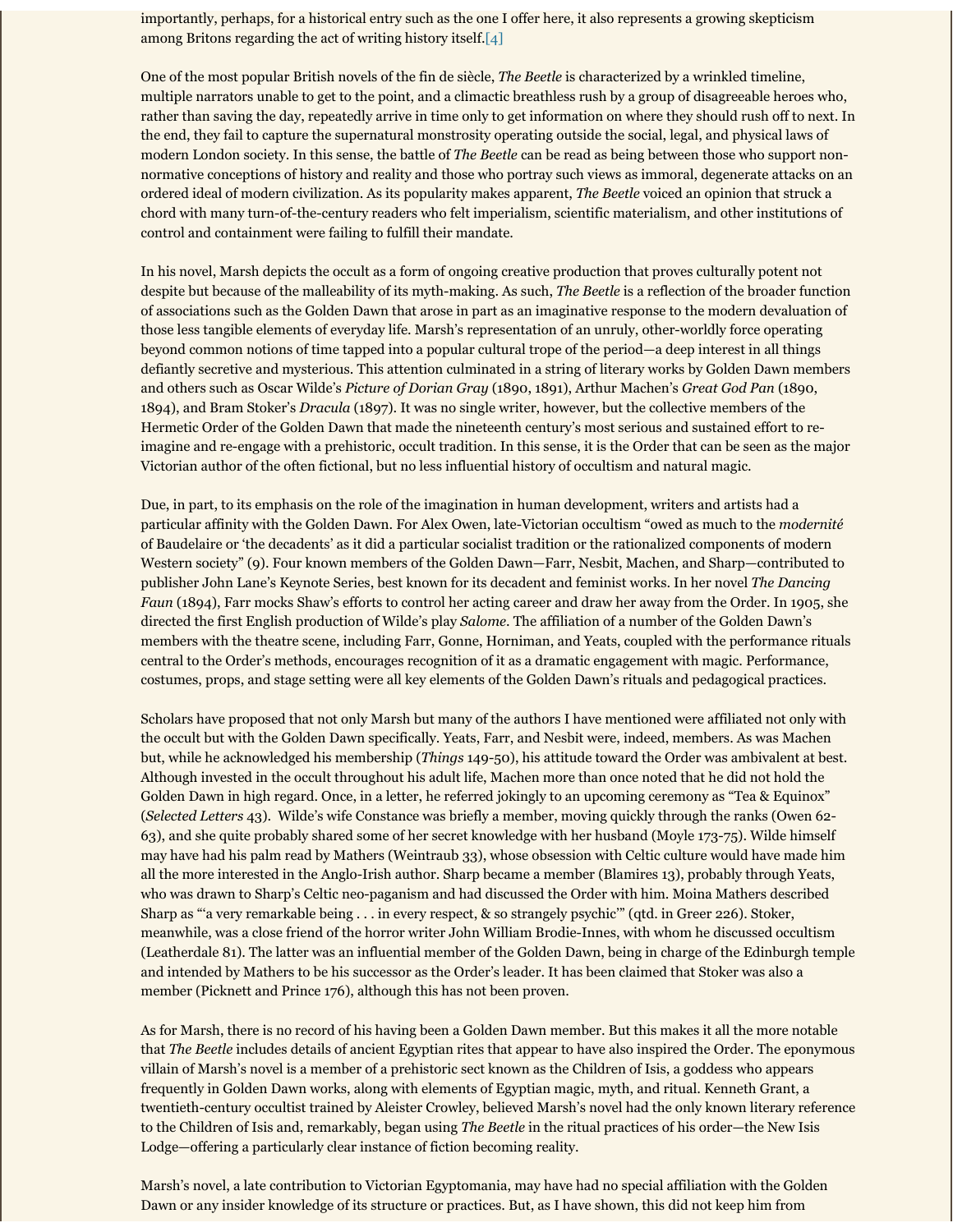incorporating into his fiction elements of the Order that were already in popular circulation. Nor, conversely, did it keep his writing from being woven into the Order's own symbology and ritual by people such as Grant. As *The Beetle* and its reception makes clear, the Golden Dawn and its values flourished as part of the potent nineteenth-century investment in occult and ancient spiritual traditions. What ultimately proves most interesting in the rise of the Golden Dawn is not its secrets but the readiness, and even casual ease, with which many Victorians, including some of the Order's own members, incorporated the institution and its interests into the rest of their lives.

Dennis Denisoff is professor in the Department of English at Ryerson University and co-editor of *Nineteenth Century Studies*. He is the author of *Aestheticism and Sexual Parody* (1840-1940), *Sexual Visuality from Literature to Film* (1850-1950), and the novels *Dog Years* and *The Winter Gardeners*. He has published articles on paganism and the occult, and is currently completing a monograph on eco-pagan decadence.

#### **HOW TO CITE THIS BRANCH ENTRY (MLA format)**

Denisoff, Dennis. "The Hermetic Order of the Golden Dawn, 1888-1901." *BRANCH: Britain, Representation and Nineteenth-Century History*. Ed. Dino Franco Felluga. Extension of *Romanticism and Victorianism on the Net*. Web. [Here, add your last date of access to BRANCH].

#### **WORKS CITED**

Barrett, David V. *A Brief Guide to Secret Religions: A Complete Guide to Hermetic, Pagan, and Esoteric Beliefs*. London: Running, 2011. Print.

Blamires, Steve. *The Little Book of the Great Enchantment*. Arcata: R.J. Stewart, 2008. Print.

Butler, Alison. *Victorian Occultism and the Making of Modern Magic: Invoking Tradition*. Basingstoke: Palgrave Macmillan, 2011. Print.

Cicero, Chic and Sandra Tabatha Cicero. *The Essential Golden Dawn: An Introduction to High Magic*. St. Paul: Llewellyn, 2003. Print.

Gilbert, R. A. *The Golden Dawn Companion: A Guide to the History, Structure and Workings of the Hermetic Order of the Golden Dawn*. Wellingborough: Aquarian, 1986. Print.

—. "The Masonic Career of E.A. Waite." N. p. N. d. Web. 3 Aug. 2012. <http://www.mastermason.com/luxocculta/waite.htm#\_ftn21>

Gonne MacBride, Maude. *A Servant of the Queen, Her Own Story*. Dublin: Standard House, 1950. Print.

Greer, Mary K. *Women of the Golden Dawn: Rebels and Priestesses*. Rochester: Park Street, 1995. Print.

Hutton, Ronald. *The Triumph of the Moon: A History of Modern Pagan Witchcraft*. Oxford: Oxford UP, 1999. Print.

Kontou, Tatiana and Sarah Willburn. "Introduction." *The Ashgate Research Companion to Nineteenth-Century Spiritualism and the Occult*. Farnham: Ashgate, 2012. 1-16. Print.

Kraig, Donald Michael. *Modern Magick*. St. Paul: Llewellyn, 1988. Print.

Leatherdale, Clive. *Dracula: The Novel and the Legend: A Study of Bram Stoker's Gothic Masterpiece*. Wallingborough: Aquarian, 1985. Print.

Machen, Arthur. *Selected Letters: The Private Writings of the Master of the Macabre*. Eds. Roger Dobson, Godfrey Brangham, and R.A. Gilbert. Wellingborough: Aquarian, 1988. Print.

—. *Things Near and Far*. London: Martin Secker, 1923. Print.

Marsh, Richard. *The Beetle*. Ed. Julian Wolfreys. Peterborough: Broadview, 2004. Print.

Moyle, Franny. *Constance: The Tragic and Scandalous Life of Mrs. Oscar Wilde*. London: John Murray, 2011. Print.

Owen, Alex. *The Place of Enchantment: British Occultism and the Culture of the Modern*. Chicago: U of Chicago P, 2004. Print.

Picknett, Lynn and Clive Prince. *The Templar Revelation: Secret Guardians of the True Identity of Christ*. 1997. New York: Simon &